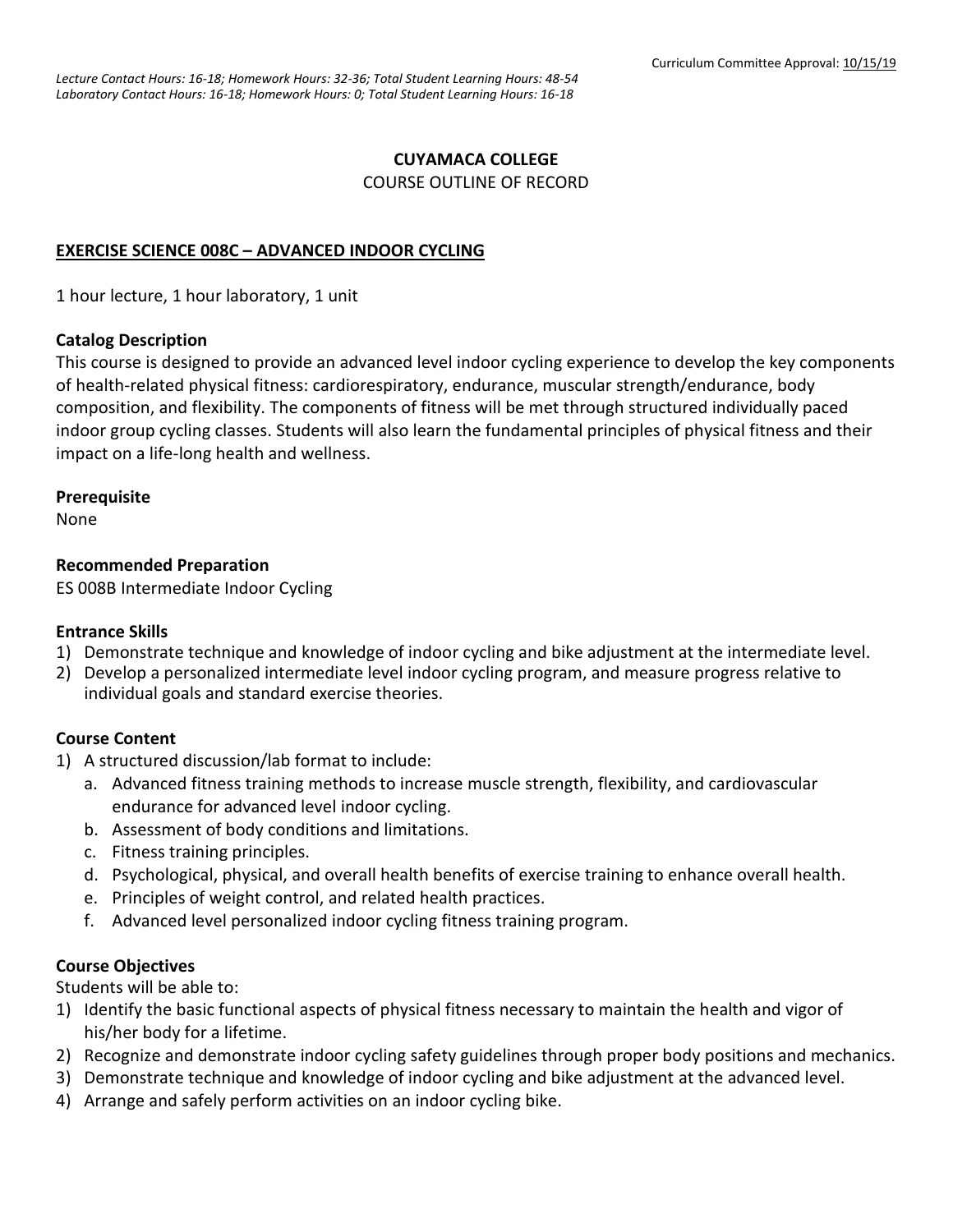- 5) Identify and interpret the interplay of variables which are essential to a healthy lifestyle: muscular strength/endurance, cardiorespiratory endurance, flexibility and body composition.
- 6) Discuss and employ attitudes concerning the positive relationship between lifelong physical fitness and disease prevention and overall health.
- 7) Develop a personalized advanced level indoor cycling program, and measure progress relative to individual goals and standard exercise theories.
- 8) Design your own advanced level cycling workout/class.

## **Method of Evaluation**

- 1) Advanced level fitness evaluation of aerobic fitness, muscular strength/endurance, flexibility, and body composition.
- 2) Written final exam
- 3) Practical testing on various conditioning skills.
- 4) Monitor and adjustment of indoor cycling training activities.
- 5) Evaluation of outside class assignments.

## **Special Materials Required of Student**

- 1) Appropriate footwear (indoor cycling shoes are optional)
- 2) T-shirt, shorts, appropriate exercise attire for indoor activities.
- 3) Water bottle
- 4) Towel

# **Minimum Instructional Facilities**

- 1) Indoor cycling facility (indoor cycling bikes, adequate air conditioning, flexibility mats, and music).
- 2) Projector and screen (optional).

# **Method of Instruction**

- 1) Lectures/Demonstration
- 2) Visual instructional materials.
- 3) Instructor-led exercises and individual consultation.
- 4) Advanced level fitness testing and monitoring.

# **Out-of-Class Assignments**

- 1) Inclusion of at least one additional day of prescribed exercise to meet minimum frequency and training standards needed to gain fitness.
- 2) Outside class assignments.

# **Texts and References**

- 1) Required (representative example): None
- 2) Supplemental: None

# **Exit Skills**

Students having successfully completed this course exit with the following skills, competencies and/or knowledge:

- 1) Demonstrate technique and knowledge of indoor cycling and bike adjustment at the advanced level.
- 2) Develop a personalized advanced level indoor cycling program, and measure progress relative to individual goals and standard exercise theories.